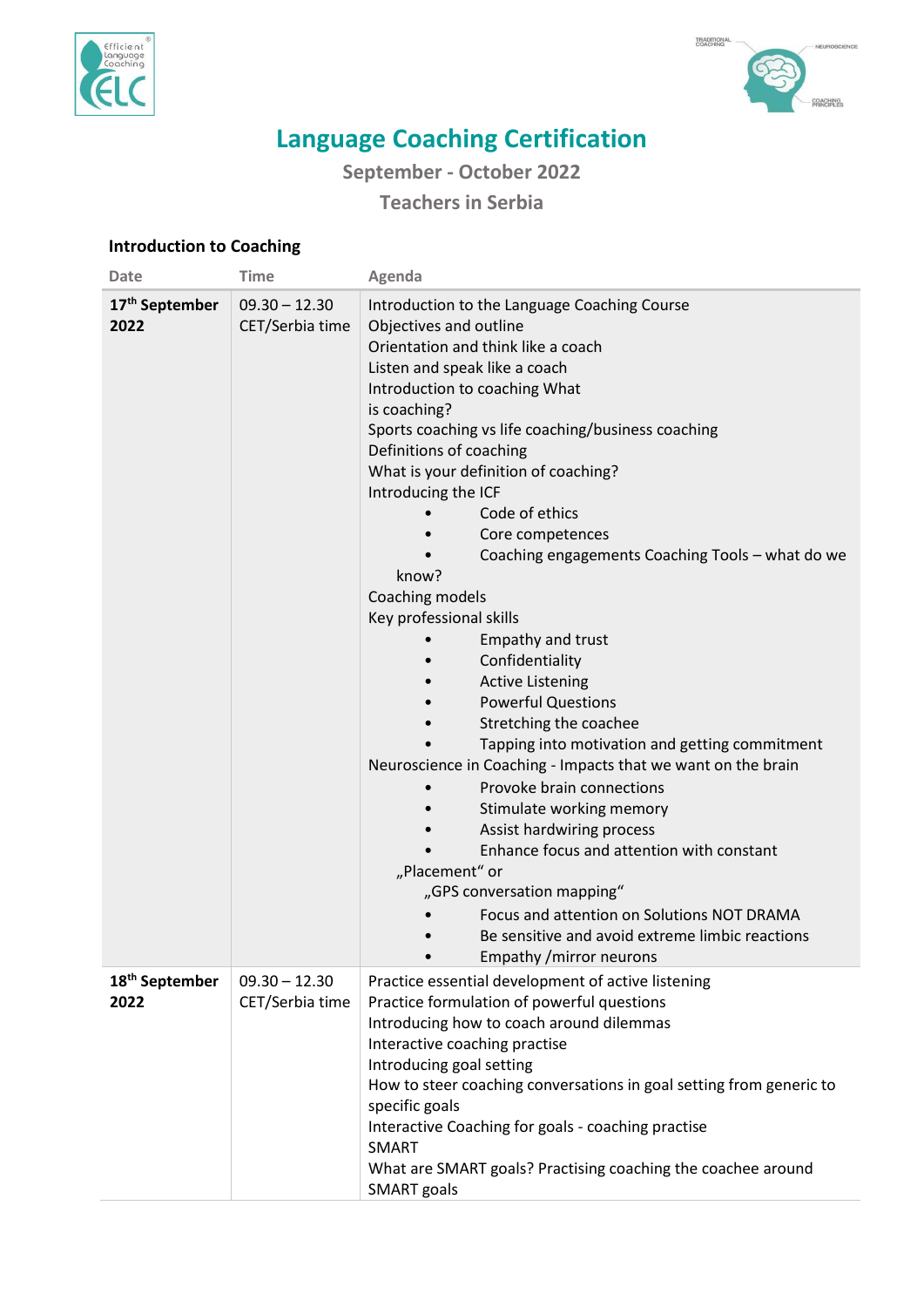



## **Neurolanguage Coaching® Skills**

| <b>Date</b>                        | <b>Time</b>                           | Agenda                                                                                                                                                                                                                                                                                                                                                                                                                                                                                                                                                                                                                                                                              |
|------------------------------------|---------------------------------------|-------------------------------------------------------------------------------------------------------------------------------------------------------------------------------------------------------------------------------------------------------------------------------------------------------------------------------------------------------------------------------------------------------------------------------------------------------------------------------------------------------------------------------------------------------------------------------------------------------------------------------------------------------------------------------------|
| 24 <sup>th</sup> September<br>2022 | $09.30 - 12.30$<br>CET/Serbia<br>time | Introduction to neuroscience, the brain and learning<br>The development of Neuroscience<br>Neuromyths<br>Neuroplasticity and neurogenesis<br>How neural networks are formed<br>Introducing the triune brain and the limbic system<br>Brain chemistry Looking deeper at the Limbic system<br>Reference to the SCARF model by David Rock<br>Analysing social pain as described by Dr Liebermann                                                                                                                                                                                                                                                                                       |
| 25 <sup>th</sup> September<br>2022 | $09.30 - 12.30$<br>CET/Serbia<br>time | Practical coaching conversations with regard to social pain situations<br>connected to language learning - coaching our learners to feel more<br>comfortable with language learning<br>The IMAGES model<br>What can we do to maximise IMAGES?<br>The Learning Journey and coaching conversations with our coaches<br>about their learning journey<br>What is mastery - question regarding subconscious brain patterns<br>and how to create these patterns<br>Learning Perceptions and learning styles - Coaching conversations<br>with our coaches regarding their learning styles<br>Brain-based Breakthroughs - how to provoke and create neural<br>networks relating to language |
| 1 <sup>st</sup> October<br>2022    | $09.30 - 12.30$<br>CET/Serbia<br>time | Principles of being a great coach and Principles of being a great<br>language coach<br>The difference of language teaching and language coaching<br>Language coaching essentials What<br>is Language Coaching?<br>What language coaching is not?<br>What is incorporated into the language coaching process from<br>coaching?<br>ICF Principles and ethics<br>$\bullet$<br>Confidentiality<br>$\bullet$<br><b>Goal setting</b><br>$\bullet$<br><b>Action setting</b>                                                                                                                                                                                                                |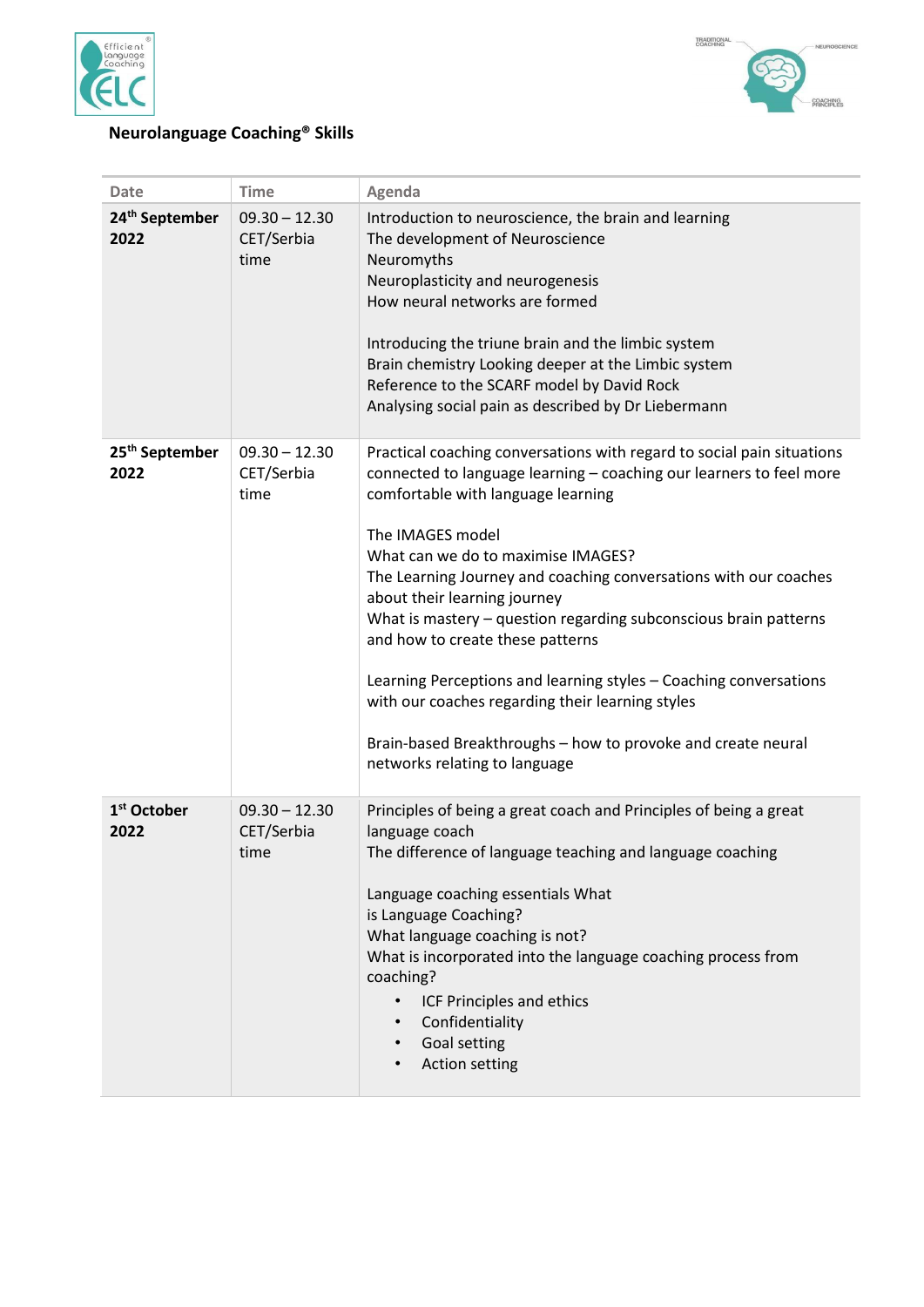



| <b>Date</b>                      | <b>Time</b>                           | Agenda                                                                                                                                                                                                                                                                                                                                                                                                                                                                                 |
|----------------------------------|---------------------------------------|----------------------------------------------------------------------------------------------------------------------------------------------------------------------------------------------------------------------------------------------------------------------------------------------------------------------------------------------------------------------------------------------------------------------------------------------------------------------------------------|
| 2 <sup>nd</sup> October<br>2022  | $09.30 - 12.30$<br>CET/Serbia<br>time | What is incorporated into the language coaching process from<br>coaching continued? Managing engagements<br>Explaining the principles and ethics of coaching to language coaching<br>clients<br>Language coaching defined and Language Coaching engagement<br>Definition neurolanguage coaching<br>Introducing language coaching to clients<br>Introducing the 3 Ms of Language Coaching<br>Motivation<br>Mechanical<br>Mastery<br>$\bullet$                                           |
| 8 <sup>th</sup> October<br>2022  | $09.30 - 12.30$<br>CET/Serbia<br>time | Introducing Motivation diagnostic<br>Finding client motivation<br>Coaching clients to find motivation<br>Coaching clients who have no motivation<br>Practical Coaching conversations around motivation<br>Introducing mechanics and mastery goal setting<br>Mechanical goal setting practice - practise goal setting applied to<br>language coaching<br>Getting the coachee to set actions<br>Coaching for commitment<br>Giving feedback and acknowledgement as positive reinforcement |
| 9 <sup>th</sup> October<br>2022  | $09.30 - 12.30$<br>CET/Serbia<br>time | Practise mechanical goal setting<br>Introducing the Mastery goal setting process<br>Practise goal setting for the mastery of the language<br>Stretching the coachee for actions and action setting<br>How to get coachee to own the goals<br>٠<br>Commitment and time focus                                                                                                                                                                                                            |
| 15 <sup>th</sup> October<br>2022 | $09.30 - 12.30$<br>CET/Serbia<br>time | Practise mastery goal setting<br>Introducing the 5 cs of Language Coaching<br>Concrete requirements<br>$\bullet$<br><b>Clear Targets and commitments</b><br>$\bullet$<br>Coaching conversations<br>$\bullet$<br>Connecting brain/pervasive neuroscience in coaching<br>Completion of process<br>$\bullet$<br>Matching the 5cs to the ICF Coaching Principles                                                                                                                           |